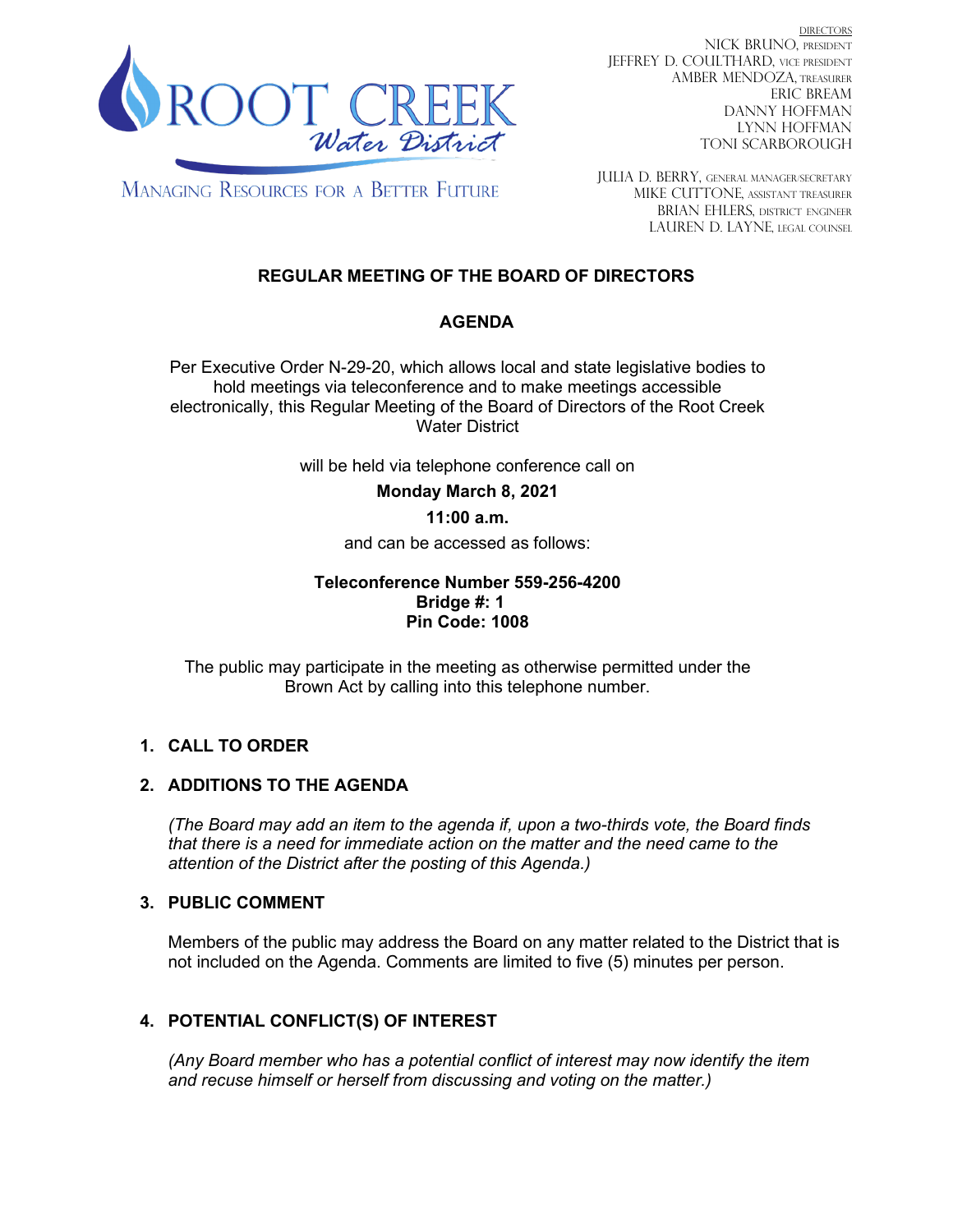- **5. CONSENT CALENDAR**  Review and Consider for Action:
	- **a.** Approval of minutes of the regular board meeting on February 8, 2021.
	- **b.** Acceptance of the financial statements for the month of January 2021.

#### **6. CORRESPONDENCE**

*(Members of the Board or Staff may provide comment on any timely matter related to the District that is not included on the agenda.)*

**7. Committee Reports**- The Board may take action on any of the following items:

#### **a. Water Supply and Utilization Committee**

- **8. BOARD ACTION ITEMS**  The Board may take action on any of the following items:
	- **a. Equipment relocation and Construction of Infrastructure-** Expedite relocation of Well #4 equipment and construction at Well #276 due to extenuating circumstances.
	- **b. Request for Variance -** Review and consider action to approve a request for variance submitted by Lennar Homes of California, Inc. related to easements.
	- **c. Storm Drain Basin Easement Agreement –** Review and consider entering into an agreement with Lennar Homes of California, Inc. for easement access to storm drain basin on Large Lot 20 in the Riverstone Development.
- **9. DISTRICT ENGINEER'S REPORT -** The Board may take action on any of the following items:
	- **a.** Operations Monthly Report
	- **b.** Other District Matters
- **10. LEGAL COUNSEL REPORT** The Board may take action on any of the following items:
	- **a.** Legislation
	- **b.** Other District Matters
- **11. GENERAL MANAGER'S REPORT** The Board may take action on any of the following items:
	- **a.** Monthly Operations
	- **b.** Other District Matters
- **12. ROOT CREEK WATER DISTRICT ACTING AS THE BOARD OF DIRECTORS FOR THE COMMUNITY FACILITIES DISTRICT (CFD) NO. 2016-1** – The Board may take action on any of the following items:
	- **a.** Resolution 2021-03-08 authorizing the issuance of bonds in Improvement Area, and Improvement Area 2.